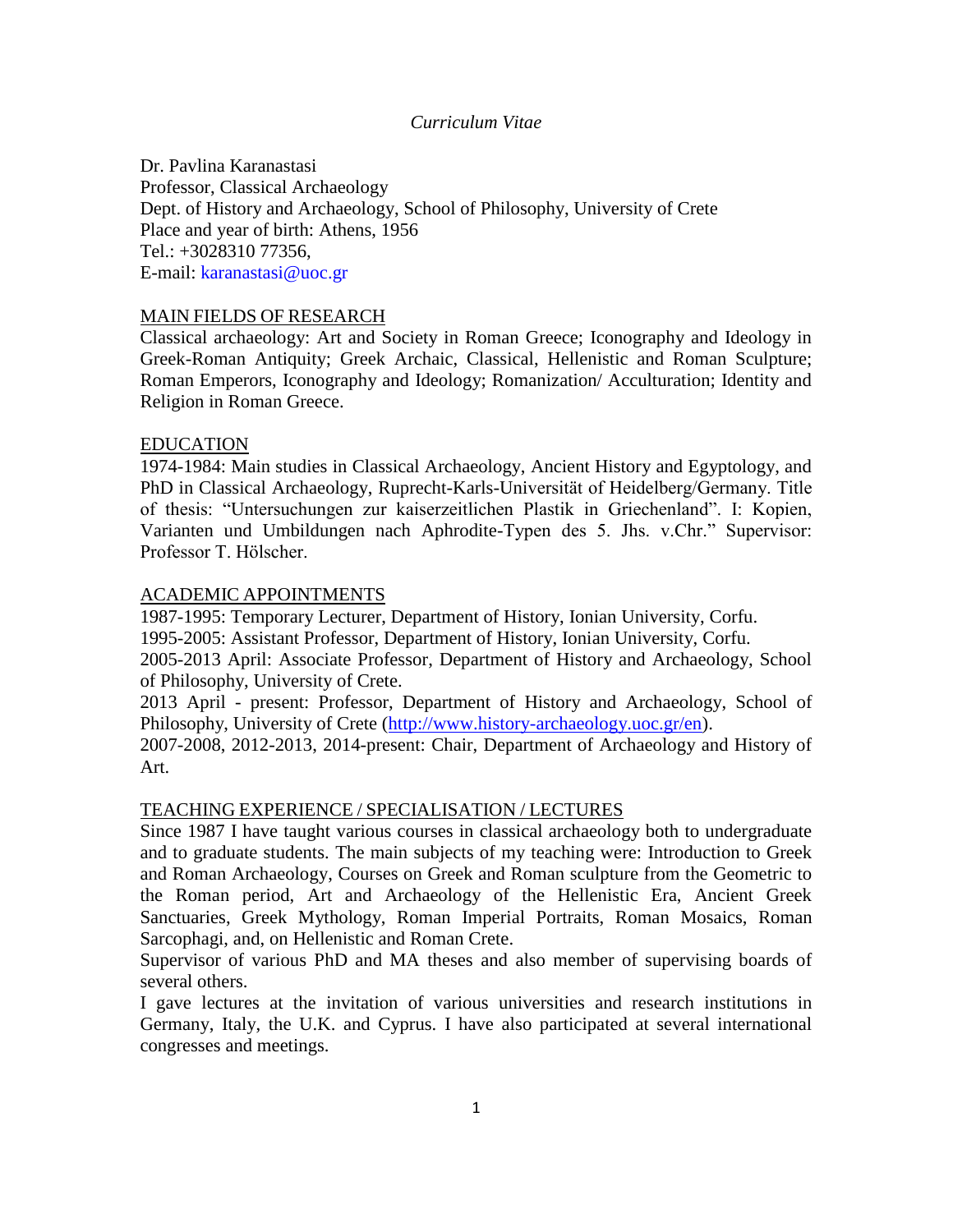# RESEARCH ACTIVITIES

Excavations

1980: Participation in excavations conducted by the German Archaeological Institute of Athens at ancient Olympia

1986: Archaeologist, employed by the Greek Ministry of Culture at the B' Ephorate of Athens/Attica.

2010- present: Staff-Member of the Eleutherna-Sector II Excavation, conducted under the auspices of the University of Crete, Director C. Tsigonaki.

# Research Projects

1987-1994: Part-time researcher at the Academy of Athens, Research Program *Tabula Imperii Romani*.

2008-2012: Participation at the European Programme "Clothing and Identities in the Roman Empire. DressID" as member of the Greek staff, responsible: Prof. I.Tzachili (Crete).

2008-present: Participation at a project for the publication of the sculptures in the National Archaeological Museum of Athens.

# MEMBERSHIP IN PROFESSIONAL SOCIETIES AND COMMITTEES

Member of the Athens Archaeological Society (since 2006), Corresponding member of the German Archaeological Institute (since 2000), Member of the Society of Greek Αrchaeologists EOS (http://eos-archaeo.gr), 2010-2013: Member of the administrative council.

2002-2004: Member of the Local Archaeological Council of the Ionian Islands

2008-2015: Deputy Member of the Central Archaeological Council (KAS)

2011-present: Member of the Scientific Council of the Archaeological Receipts Fund (TAPA)

# PAPERS GIVEN AT INTERNATIONAL CONGRESSES

- "Διακίνηση και 'συλλογή' αρχαιοτήτων από τους Pώσους κατά τα Ορλωφικά" (= "Dealing with and collecting of antiquities through the Russians during the Orlov revolt"),. International Congress "The presence of the Russians in the Ionian Islands. 18th-19th. Centuries", Ionian University, Corfu, March 1998.

- "O τύπος του θωρακοφόρου και η εικονογραφία των ρωμαίων αυτοκρατόρων στην Kρήτη" (= "The cuirassed statue type and the Iconography of Roman Emperors in Crete"), International Symposium of the Scuola Italiana di Atene, "Creta romana e protobizantina", September 2000.

- "Η ναυμαχία του Ακτίου και η ρωμαϊκή τέχνη στην Ελλάδα" (= 'The battle of Actium and Roman Art in Greece'). Second International Symposium, Nicopolis, September 2002.

- "MEΓICTOKΛHC ΦIΛOMOYCOY. Ένας λιθοξόος των ύστερων ελληνιστικών χρόνων στην Ερέτρια" (= 'MEΓICTOKΛHC ΦIΛOMOYCOY'. A Stone-carver of Hellenistic Times in Eretria'), International Congress on Euboia in Antiquity, October 2004.

- "Η παρουσία των ρωμαίων αυτοκρατόρων στην Κρήτη" (= 'The presence of Roman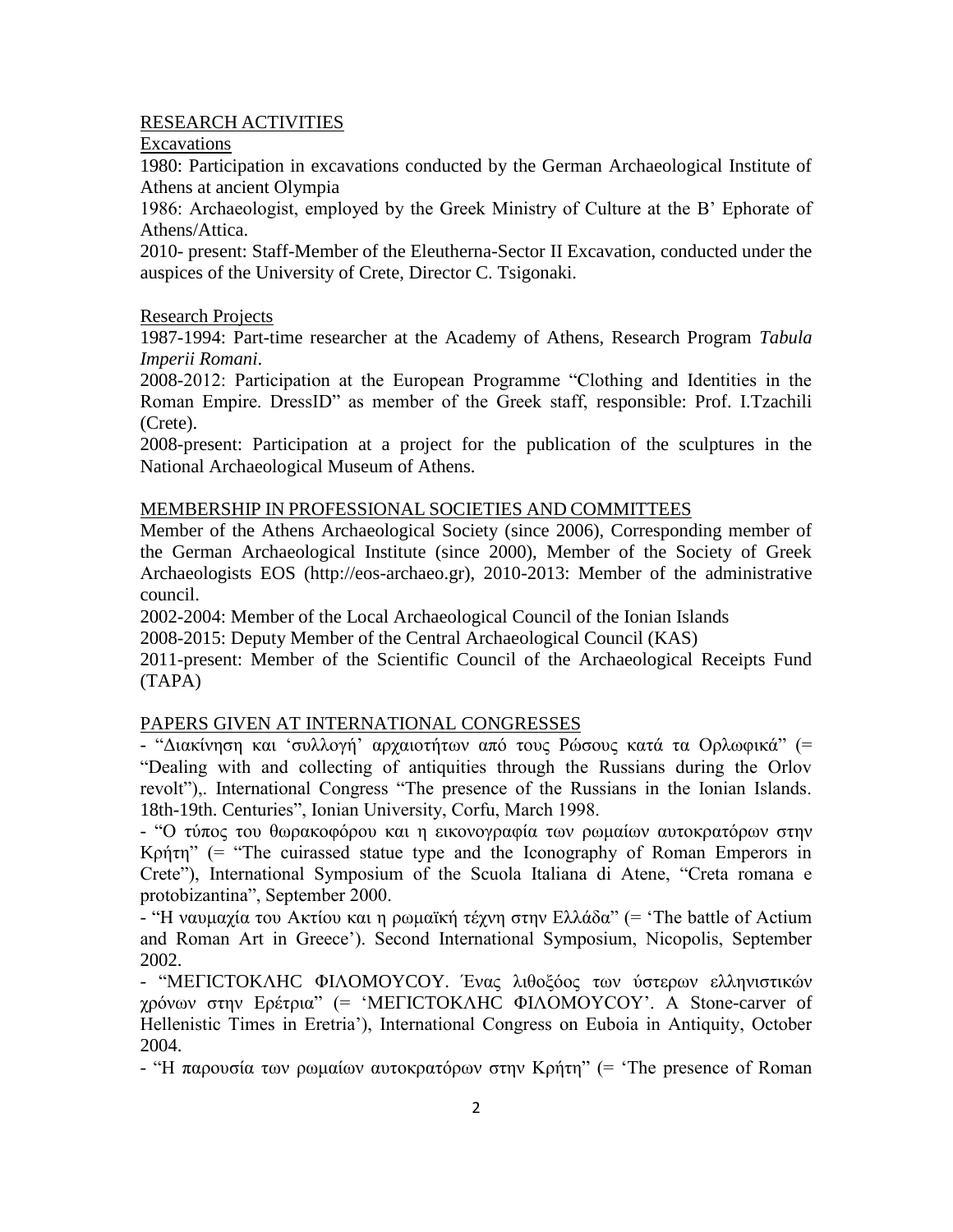Emperors in Crete'), XII International Cretological Congress, Chania, October 2006.

- "Τα ημερολόγια του W. Dörpfeld από τις ανασκαφές στη δυτική κλιτύ της Ακρόπολης και το ρωμαϊκό 'Βακχείον' " (= 'The diaries of W. Dörpfeld from the excavations at the West Slope and the Roman 'Backheion''), International Congress on Roman Athens, Benaki Museum, Athens 2006.

- "Roman Emperors as Leaders of the Army. Iconography and Signification", Meeting of the European Programme "COST A 36: Tributary Empires Compared. War, Armies and Empires", Rhethymno, November 2007, Organizer ass. Prof. A. Anastasopoulos (Crete).

- "Η πλαστική της Κρήτης στην αυτοκρατορική περίοδο" (= .Classical tradition and innovative trends in sculpture from Roman Greece'), International Conference on Roman Sculpture in Greece, Thessalonica, May, 2009.

- "Ένα ταφικό ανάγλυφο από την Απτέρα και ο 'εκρωμαϊσμός' της Κρήτης" (= 'A grave-relief from Aptera and the "Romanization" of Crete'), XIII International Cretological Congress, Rhethymnon, October 2011

- "The emperor's new clothes. The Roman Emperor and his Attire in the Eastern Part of the Empire", Sheffield University, Meeting of the European Programme DressID, May 2010.

- "Classicism and Fashion in female statuary of Roman Greece", Berlin, TOPOI, Concluding Meeting of the European Programme DressID, September 2012.

- "Νέα στοιχεία για τη ρωμαϊκή Ελεύθερνα", Αρχαιολογικό Έργο Κρήτης 3. 5-8 Δεκεμβρίου 2013 (="New evidence on Roman Eleutherna", Archaeological Work on Crete 3, December 2013)

-"Γυναικεία εικονιστικά αγάλματα στη ρωμαϊκή Κρήτη. Εικονογραφία και κοινωνικές προβολές" (="Female portrait statues in roman Crete. Iconography and social Projections"), International Conference on Roman Sculpture in Greece "Sculpture and Society in Roman Greece: Artistic Production, Social Projections", Rethymno, September 2014.

- "Μετακινήσεις ανθρώπων και διακίνηση αγαθών και ιδεών από και προς την Κρήτη κατά τα ρωμαϊκά χρόνια" ("Moving people and moving goods and ideas from and to Crete during Roman times"), 12ο Διεθνές Κρητολογικό Συνέδριο, Ηράκλειο 21-25.09.2016 (12th ICCS, Heraklio, 21-25.09.2016).

-. "Οι αρχαιολογικές έρευνες του Πανεπιστημίου Κρήτης την τριετία 2014-2016" ("Archaeological research of the University of Crete during the years 2014-2016"), "Ρωμαϊκή Κρήτη: Παλαιά δεδομένα, νέες προοπτικές" (Roman Crete: old data, new perspectives"), Αρχαιολογικό Έργο Κρήτης 4. 24-27 Νοεμβρίου 2016 (Archaeological Work on Crete 4, November 2016)

## ORGANIZATION OF CONGRESSES

- Co-organiser of the International Conference on Roman Sculpture in Greece "Classical tradition and innovative trends in sculpture from Roman Greece", Thessaloniki, May, 2009 (Th. Stefanidou-Tiveriou – P. Karanastasi – D. Damaskos).

- Member of the scientific and organising committee of the international congress *The 3nd Meeting for the Archaeological Work in Crete, Rethymno,* December 5‐8th, 2013*, organised* by the 28th Ephorate of Byzantine Antiquities, the 25th Ephorate of Prehistoric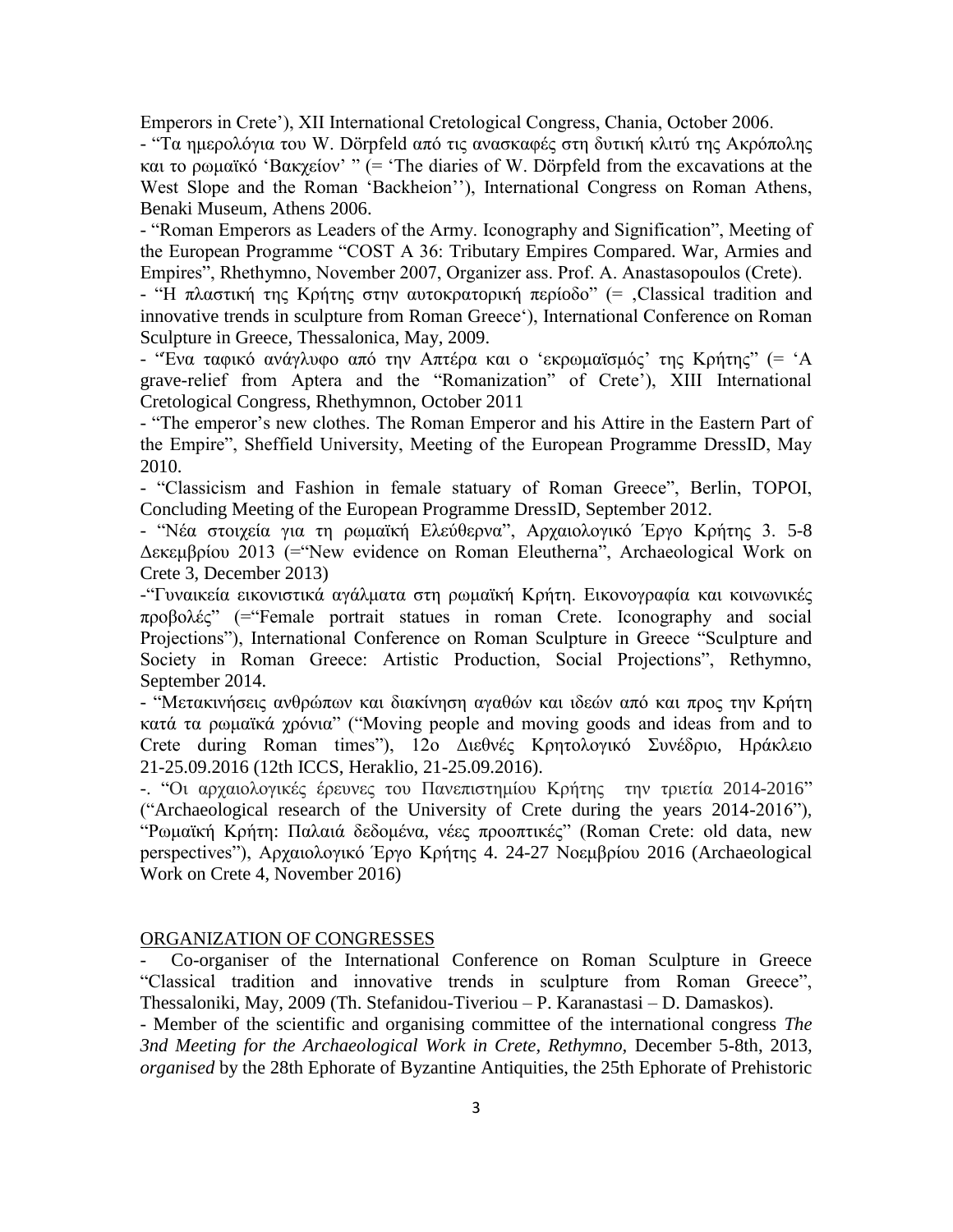and Classical Antiquities and the Faculty of History and Archaeology, University of Crete.

- Co-organiser of the International Conference on Roman Sculpture in Greece "Sculpture and Society in Roman Greece: Artistic Production, Social Projections", Rethymno, September 2014 (P. Karanastasi – Th. Stefanidou-Tiveriou – D. Damaskos).

- Member of the scientific and organising committee of the international congress *The 4th Meeting for the Archaeological Work in Crete, Rethymno,* November 24‐8th, 2016*, organised* by the Ephorate of Rethymno and the Faculty of History and Archaeology, University of Crete.

#### PUBLICATIONS

#### *Dissertation*

1.a"Untersuchungen zur kaiserzeitlichen Plastik in Griechenland". I: Kopien, Varianten und Umbildungen nach Aphrodite-Typen des 5. Jhs. v.Chr., *Athenische Mitteilungen*  (AM) 101, 1986,. 207-291 pl. 46-70.

1. b "Untersuchungen zur kaiserzeitlichen Plastik in Griechenland". II: Kopien, Varianten und Umbildungen nach Athena-Typen des 5. Jhs. v.Chr., *Athenische Mitteilungen* (AM) 102, 1987, 323-428 pl. 35-57.

#### *Books*

2. TABULA IMPERII ROMANI. K 35, I : PHILIPPI, ed. par A. Avraméa avec la collaboration de P. Karanastassi (Athens 1993)

3.*'Des Kaisers neue Rüstung'. Augustus im Panzer und die Gewinnung der griechischen Welt* (forthcoming).

#### *Articles*

4."Nemesis", *Lexicum Iconographicum Mythologiae Classicae* (LIMC) VI (1992) 733-762 pl.. 431-444 (P. Karanastassi).

5. "Hippeus", *Lexicum Iconographicum Mythologiae Classicae* (LIMC) VIII (1997). 633. 6."Themis", *Lexicum Iconographicum Mythologiae Classicae* (LIMC) VIII (1997). 1199-1205 pl. 829.

7."Wer ist die Frau hinter Nemesis ? Studien zur Statuenbasis der Nemesis von Rhamnus", *Athenische Mitteilungen* (AM) 109, 1994, 121-131 pl. 25.

8. "Zeus", *Lexicum Iconographicum Mythologiae Classicae* (LIMC) VIII (1997) 350-356 pl. 231-232.

9. "Zητήματα της εικονογραφίας και της παρουσίας των Pωμαίων αυτοκρατόρων στην Eλλάδα" (= Aspects of the iconography and the appearance of Roman Emperors in Greece'), *Archaiologiki Ephemeris* (AEphem) 1995, 209-226 pl. 55-62.

10. "ΑΝΤΩΝΙΟΥ ΠΟΛΕΜΩΝΟΣ ΣΟΦΙΣΤΟΥ ΣΥΓΓΡΑΦΗ" (= 'Antonius' Polemon's writing'), Text prepared for the Programme of the Promotion of Greek History by the Foundation of the Hellenic World, since 2001 and for the next 3 years online at: www.polemon.ime.gr

11."Hocharchaische Plastik", in: P. Bol (ed. ), *Die Geschichte der antiken Bildhauerkunst* I (Mainz 2002) 171-221 pl. 249-304.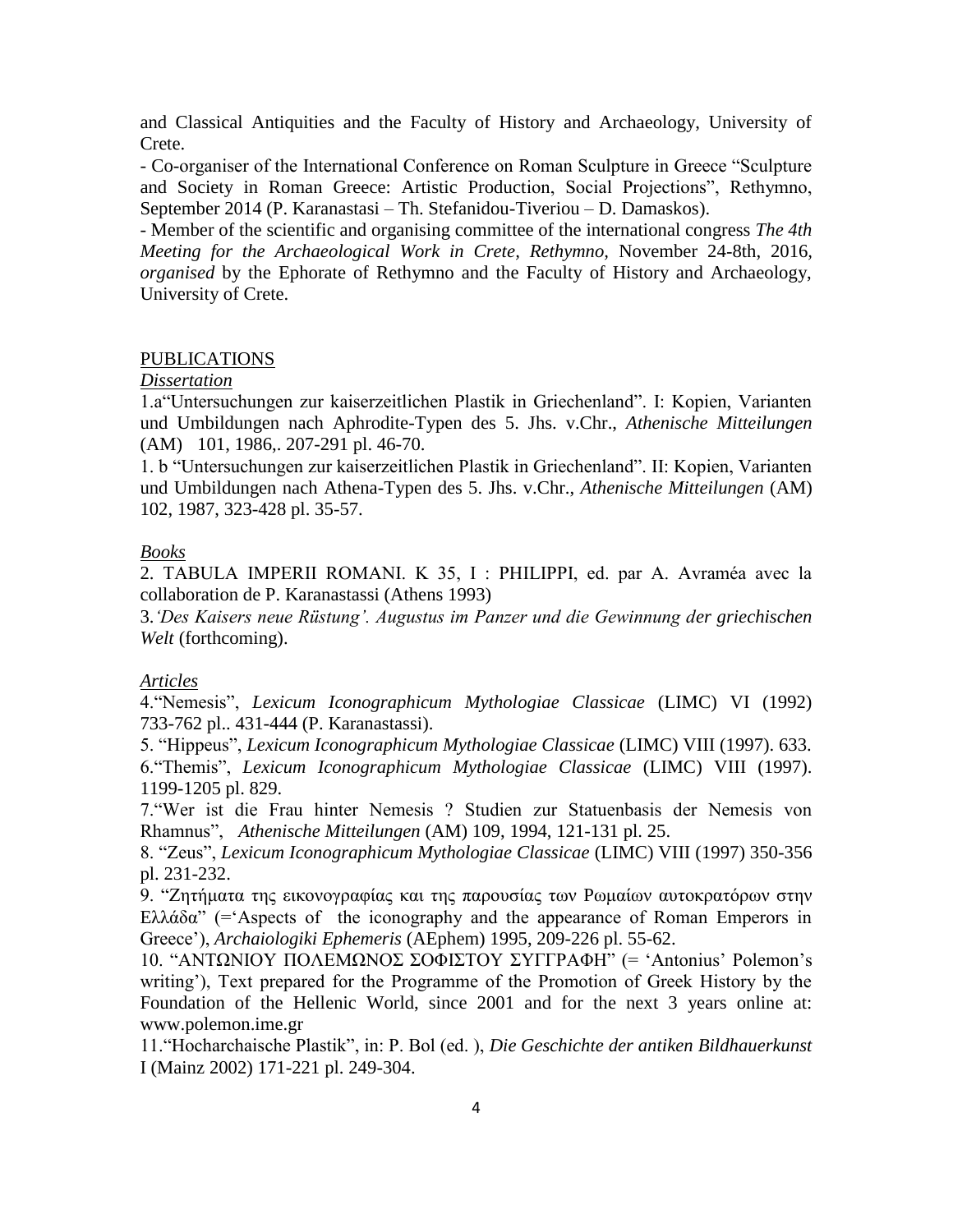12. "O τύπος του θωρακοφόρου και η εικονογραφία των ρωμαίων αυτοκρατόρων στην Kρήτη"  $($ = The cuirassed statue-type and the iconography of he Roman Emperors in Crete'), A. di Vita, M. Livadioti, I. Simiakaki (eds), *Creta romana e protobizantina*,Vol. ΙΙΙ, 2 (Padova 2004) 1049-1064.

13. Book Presentation: Θ. ΣΤΕΦΑΝΙΔΟΥ-ΤΙΒΕΡΙΟΥ, *Το μικρό τόξο του Γαλερίου στη Θεσσαλονίκη*, Βιβλιοθήκη της εν Αθήνας Αρχαιολογικής Εταιρείας, αρ. 151, Αθήνα 1995, ARCHAIOGNOSIA 12, 2003, 327-338.

14. Κείμενα υπ. αρ. 26. 45. 61 in: S. Vlizos (ed.), Ελληνική και ρωμαϊκή γλυπτική από τις συλλογές του Μουσείου Μπενάκη (Athens 2004), σελ. 79-83, 221-223, 284-285.

15. "Zur Ikonographie der römischen Apotheose", in: *Thesaurus Cultus et Rituum Antiquorum* (ThesCRA) Vol. II (2004) 199-206, 207-212 pl. 31-43.

16. "Η ναυμαχία του Ακτίου και η ρωμαϊκή τέχνη στην Ελλάδα" (='The battle of Actium and Roman art in Greece'), K. Zachos (ed.), *Νικόπολις Β΄ Πρακτικά του Δεύτερου Διεθνούς Συμποσίου για τη Νικόπολη* (11-15 Σεπτεμβρίου 2002) (Preveza 2007) 461-470.

17. "Ένα πιθανό πορτρέτο του Γερμανικού στο Ermitage και η προέλευσή του" (='A possible portrait of Germanicus in the Ermitage and its provenience'), *Amicitiae Gratia. Τόμος στη μνήμη Αλκμήνης Σταυρίδη* (Athens 2008) 133-148.

18. "Τα ημερολόγια του W. Dörpfeld από τις ανασκαφές στη δυτική κλιτύ της Ακρόπολης και το ρωμαϊκό 'Βακχείον'" (='The diaries of W. Dörpfeld from the excavations at the West Slope and the Roman Backheion'), in: S. Vlizos (ed.), *Η Αθήνα κατά τη ρωμαϊκή εποχή. Πρόσφατες ανακαλύψεις, νέες έρευνες.* Μουσείο Μπενάκη 4ο Παράρτημα (Athens 2008) 269-290.

19. Addendum to the articles "Nemesis" and "Zeus", in: *Lexicum Iconographicum Mythologiae Classicae* (LIMC) Supplementum (Düsseldorf 2009) 381-385 pl. 185-187; pp. 498-501 pl. 236-237.

20. "Η επιτύμβια στήλη του Μεγιστοκλή", in: N. Kaltsas - S. Fachard –A. Psalti – M. Giannopoulou (edd..), ΕΡΕΤΡΙΑ. Ματιές σε μια αρχαία πόλη (Εθνικό Αρχαιολογικό Μουσείο, Ελβετική Αρχαιολογική Σχολή στην Ελλάδα, Athens 2010) 353. 382 no. 432. The same text is published as: "Die Grabstele des Megistokles", in: Ch. Martin Puvot – K. Reber – Th. Theurillat (edd.), Ausgegraben! Schweizer Archäologen erforschen die griechische Stadt Eretria (Schwabe, Basel 2010) 291. 312 no. 351.

21. G. Despinis – N. Kaltsas (edd.), «*Κατάλογος γλυπτών του Εθνικού Αρχαιολογικού Μουσείου Ι. 1. Γλυπτά των αρχαϊκών χρόνων. Από τον 7ο αιώνα έως περίπου το 480 π.Χ.*  (forthcoming) 25-29. 42-45. 106-110. 142-145. 158-160. 202-211. 223-227. 288-297.

22. "Die statuarische Repräsentation der römischen Kaiser im östlichen Imperium", in: M. Tellenbach (ed.), *Die Macht der Toga – Dresscode im römischen Weltreich*, (Regensburg 2013), 94-97.

23. "Ο «κήπος των Μουσών» στο Αχίλλειο της Κέρκυρας και ο γλυπτός του διάκοσμος"  $($ = 'The  $,$ Garden of the Muses" in the Achilleion of Corfu and ist sculptural decoration'), in: A. Delivorrias – G. Despinis – A. Zarkadas (edd.), Έπαινος Luigi Beschi. Μουσείο Μπενάκη 7ο Παράρτημα (Athens 2012) 161-176.

24 "Η πλαστική της Kρήτης στην αυτoκρατoρική περίoδo" (= 'The sculpture of Crete in Roman imperial times'), in:Th. Stefanidou-Tiveriou – P. Karanastasi - D. Damaskos (edd.), *Κλασική παράδοση και νεωτερικά στοιχεία στην πλαστική της ρωμαϊκής Ελλάδας*  $(=$ , Classical tradition and innovative trends in sculpture from Roman Greece')